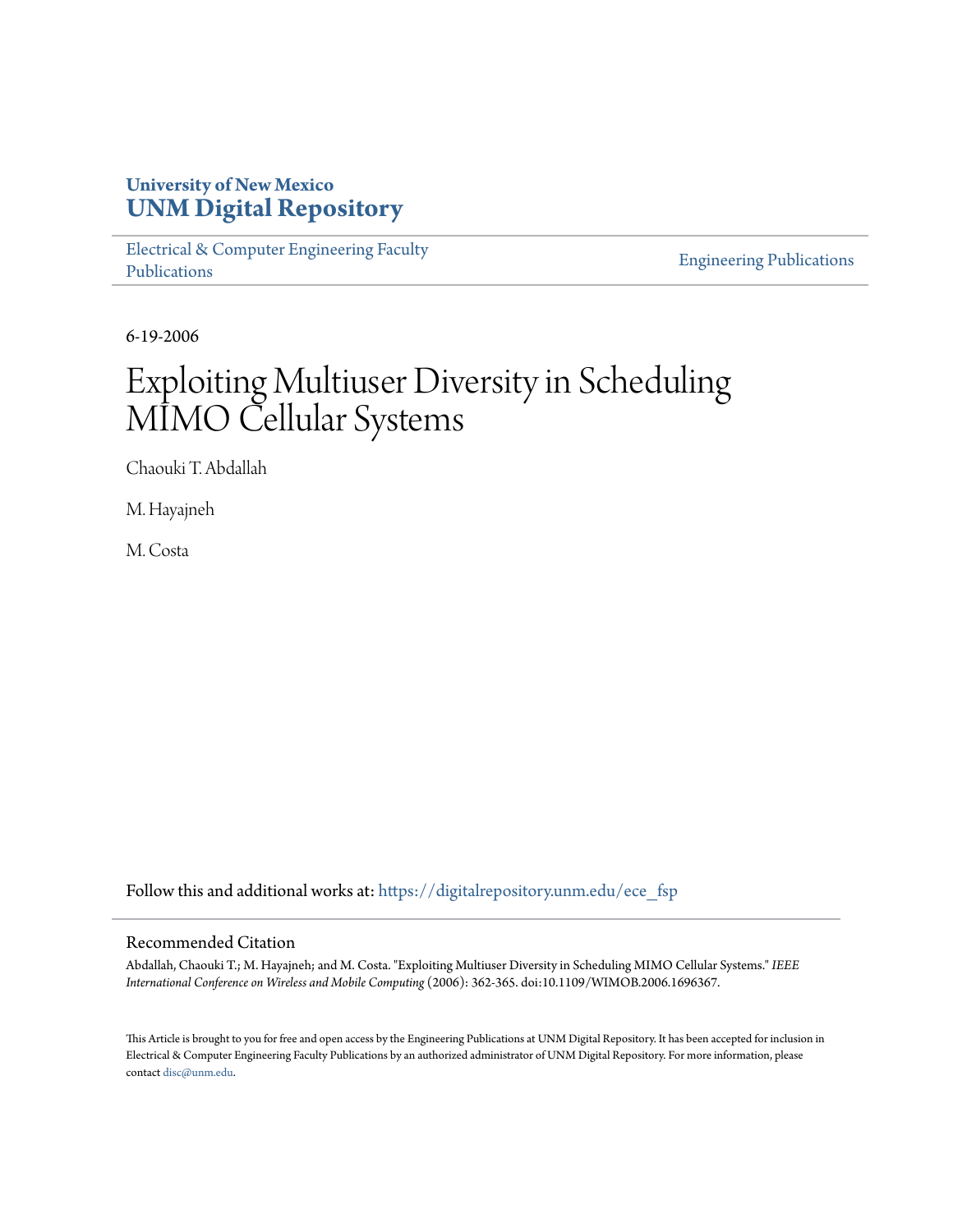# Exploiting Multiuser Diversity in Scheduling MIMO Cellular Systems

M. Hayajneh, *Member, IEEE,* M. Costa, *Senior Member, IEEE*, and C. T. Abdallah, *Senior Member, IEEE*

*Abstract***— In this paper we consider a scheme of packet scheduling for the forward link of a MIMO cellular system, to increase system capacity by exploiting multiuser diversity based on spatial multiplexing (SM). The proposed scheme exhibits considerable increases in system capacity compared to commonly used schemes, while, at the same time, giving a fair chance of channel access to all users regardless of their channel fading status.**

*Index Terms***— Antenna selection , MIMO systems, spatial multiplexing (SM), Wireless channels.**

#### I. INTRODUCTION

Multiple-input-multiple-output(MIMO) cellular systems are communication systems in which the base station (BS) and the mobile stations (MS) are equipped with multiple transmit/receive antennas. These cellular systems, unlike SISO (single-input-single-output) cellular systems, are able to exploit the fading nature of the wireless channel [1]. A multiplexing scheme that is suitable for such systems is spatial multiplexing (SM). In SM, the downlink input packet stream is divided into different packet substreams, destined to different mobile stations, and each one of these substreams is sent out through a different transmit antenna [2]. Therefore, SM may exploit multiuser diversity, that is, the varying fading and interference characteristics of each user in a MIMO system, in order to increase system throughput.

Antenna selection based on multiuser diversity has been addressed in various schemes to minimize the symbol error rate as in [3]-[7], and to increase system capacity as in [1], [2], [8],[9], [10], [11]. The work in [3]-[7] show that, given perfect channel status information available at the receiver side, a variety of methods including linear, successive, and maximum likelihood (ML) decoding can be used to remove the effect of the channel and reassemble the transmitted substreams. In particular, the authors in [7] proposed a criteria for selecting a subset of transmit antennas in spatial multiplexing systems that employ different types of receivers in order to minimize the symbol error rate. While, in [8], users compete independently for each transmit antenna, and the base station assigns each transmit antenna to the user who has the best associated channel, i.e., the highest signal-to-interference-plus-noise ratio to increase the system capacity. According to this scheme, a user may employ more than one antenna, depending on channel conditions. Therefore, this scheduling scheme does not give fair channel access to all users, as users with severe fading conditions may not have any chance to receive data from the base station.

In [11], the authors investigate the problem of *receive* antenna subset selection in MIMO spatial multiplexing systems,

where they developed selection algorithm for maximizing the system capacity.

In [10], the authors propose a transmit antenna selection scheme that gives fair access to all users while still achieving higher system capacity than the simple round-robin scheme (RRS). The scheme in [10], called antenna-assisted roundrobin-scheme (AA-RRS), initially segments active users into groups in a round-robin fashion, with the number of users in each group equal to the number of transmit antennas in the base station. Then, at symbol time *t*, the transmit antennas will be assigned to mobile users in a greedy way, i.e., in the way that maximizes system capacity.

In this paper, we propose a scheduling scheme that guarantees channel access to all users and exhibits significant increases in system capacity as compared to AA-RRS. We use the word *cycle* to refer to the symbol time interval in which the base station is serving a set of users. Our approach is to allow the users to compete independently for the transmit antennas in one scheme with two different views in the last cycle in around. In the first view (V1), each user is allowed to use only one antenna per cycle (with the exception that users are allowed to use more than one antenna if the total number of active users in the cell are less than the number of transmit antennas in the BS ), unlike the scheme in [8]. In the second view (V2), some users may use more than one antenna in the last cycle of a round depending on their channel status even if the number of total active users are more than the number of transmit antennas in the BS.

The remaining of this paper is organized as follows: In Section II, we introduce the system setup under investigation. Demonstration of our proposed transmit antenna selection is given in Section III. Simulation results of the proposed scheme and of AA-RRS scheme [10] are discussed in Section IV. Finally, we conclude our results in Section V.

### II. SYSTEM SETUP

The system model we investigate in this paper is shown in Fig. 1 [10], described as follows: we consider the forward link (downlink) of a single cell MIMO cellular system with the base station equipped with  $N_t$  transmit antennas, and each mobile station equipped with  $N_r \geq N_t$  receive antennas. *K* active users are distributed uniformly over the cell area with radius *R* and served by the base station in a time-division manner. At the base station, each transmit antenna is loaded with different data, and the  $N_t$  transmit antennas share the available transmit power. The receiver at each mobile station is assumed to be a linear minimum mean square error (MMSE)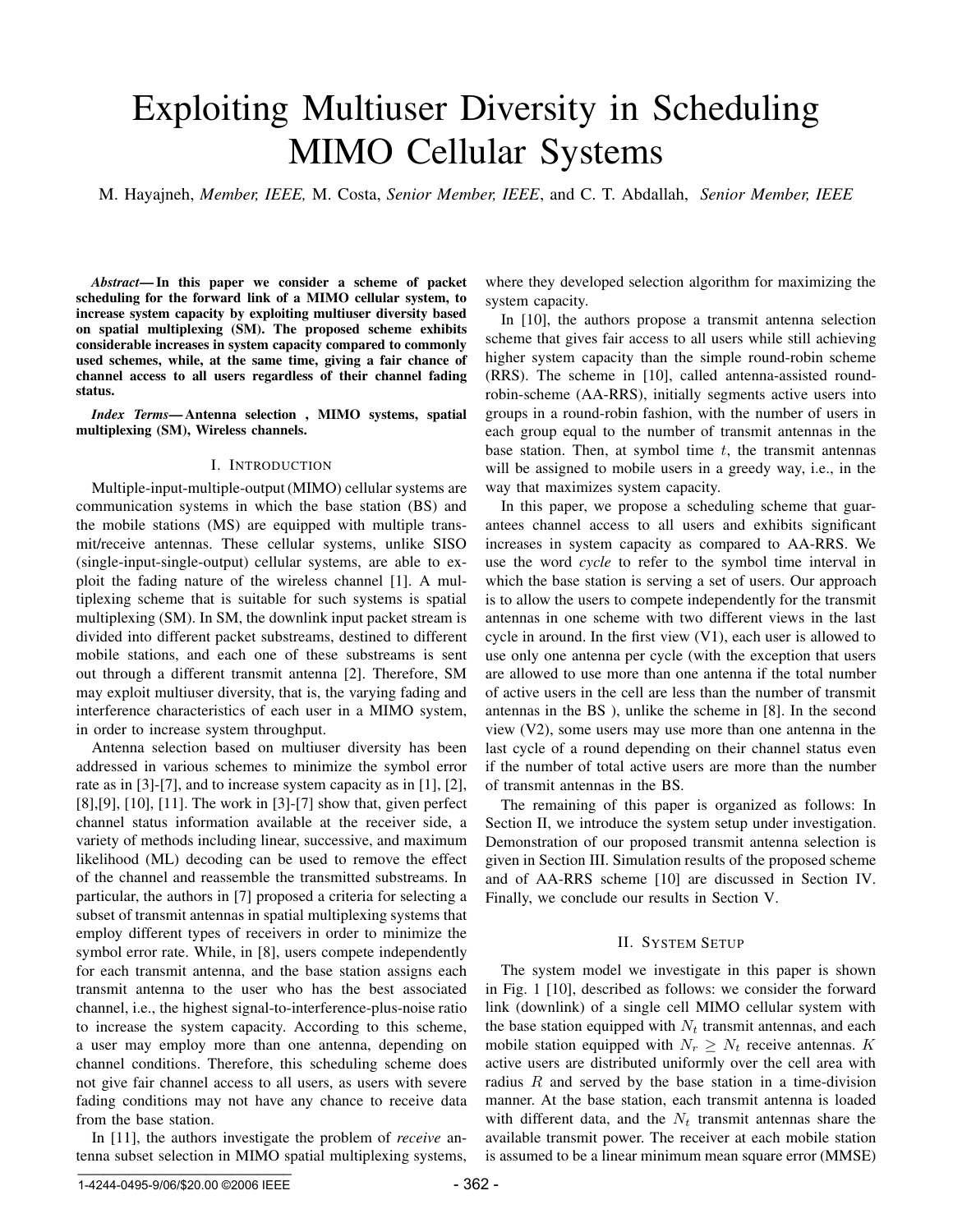

Fig. 1. Down-link MIMO cellular system.

detector to estimate its symbol from the received signal as in [9]. Using pilot signals, the receiver at each mobile station estimates the post-detection signal-to-interference-plus-noiseratio (PD-SINR) received from each transmit antenna and sends this information to the base station via a robust feedback channel. Then the base station builds a matrix of all these estimates of PD-SINRs and assigns each transmit antenna (spatial channel) to the user who has the best associated channel, i.e.,the highest PD-SINR.

The transmitted signal undergoes log-normal shadow fading, path attenuation and multipath flat fading. The channel is assumed to be varying independently from cycle (symbol time interval) to cycle. The background thermal noise is assumed to be additive white Gaussian noise (AWGN) with variance  $\sigma^2$ per receive antenna. Let *SNR*<sup>0</sup> represent the median signal-tonoise ratio at the cell boundary,  $r_k$  be the distance of the *k*'th mobile station from the base station, and  $\alpha$  denote the path loss exponent. The channel matrix  $H_k(t)$  has elements that characterize the signal attenuation between the base station and the *k*'th mobile station at symbol time slot *t* [10], as given by

$$
H_k(t) = \sqrt{SNR_0 \left(\frac{r_k}{R}\right)^{-\alpha} 10^{S_k(t)/10}} G_k(t), \quad (1)
$$

where  $S_k(t)$  is a zero mean real Gaussian process with variance  $\sigma_S^2$  to capture the log-normal shadow fading effect.  $G_k(t)$  is a  $N_r \times N_t$  matrix with each entry modelled as an independent and identically distributed (iid) zero-mean complex Gaussian process with variance 1 in each dimension and uniform phase. Thus, the multipath fading coefficients between the transmit antennas of the base station and the receive antennas of *k*th mobile station are modelled as Rayleigh random processes.

### III. PACKET SCHEDULING SCHEME

In this Section we propose a scheme for packet scheduling with two different views in the last cycle, namely, view 1 (V1) and view 2 (V2), to simultaneously address fairness of channel assignment and maximization of system capacity. In both views of the proposed scheme, each user competes independently with the other active users in the cell, for the assignment of a transmit antenna. An efficient and fair method

of assignment of the  $N_t$  transmit antennas to  $N_t$  users (out of *K* active users) at each cycle of transmissions is the desired algorithm to be employed at the base station. Unlike AA-RRS, *all* active users estimate the values of PD-SINRs received from each transmit antenna and send these values back to the base station via a robust feedback channel. For each cycle, the base station transmits  $N_t$  different symbols of  $N_t$  different users through the  $N_t$  transmit antennas, with one transmit antenna for each mobile station. The base station uses the highest estimated PD-SINRs corresponding to yet unserved receivers to match transmit antennas to mobile stations. In the next cycle, a different group of  $N_t$  users are served. The *N<sup>t</sup>* users who are served in a given cycle are not allowed to compete again until all users have had access to a transmit antenna. Another difference between the proposed scheme and the AA-RRS scheme is that the users served at the first cycle (first symbol time interval) are random, and the randomness level decreases from cycle to cycle in a round, as less users compete for transmission.

The distinction between the two different views of the proposed scheduling scheme is related to the last cycle in a round (last symbol interval before all users can compete again). It occurs when the number of remaining users in the last cycle of the round is less than  $N_t$ . In V1, each user in the remaining set of users will be assigned to one transmit antenna, while the other users, who have been already served in previous cycles, will compete independently for the remaining transmit antennas. In the alternative scheme, V2, After assigning the remaining users to their corresponding transmit antennas, *all* users including the left over users will compete for the remaining antennas.

Transmit antenna (spatial channel) assignments to users in the proposed scheme under both views take place as follows. User  $k$  ( $1 \leq k \leq K$ ) sends to the base station an estimate of its PD-SINR  $\gamma_{k,n}(t)$  for the reception of the signal sent over the *n*th ( $1 \le n \le N_t$ ) transmit antenna at symbol time slot *t*. The values of  $\gamma_{k,n}(t)$  after MMSE filtering may be expressed as [9]:

$$
\gamma_{k,n}(t) = \frac{|[W_k(t)H_k(t)]_{nn}|^2}{(\sigma^2/P'_r) \sum_{m=1}^{N_t} |[W_k(t)]_{nm}|^2 + \sum_{m \neq n}^{N_t} |[W_k(t)H_k(t)]_{nm}|^2}
$$
\n(2)

where  $P'_r = P_r/N_t$ , and  $P_r$  is the total received signal power (for  $N_t$  symbols), and  $W_k(t)$  is the  $N_t \times N_r$  MMSE processing matrix, given by [9]:

$$
W_k(t) = H_k(t)^* \left( H_k(t) H_k^*(t) + \frac{\sigma^2}{P'_r} I_{N_r} \right)^{-1}
$$
 (3)

where  $*$  denotes the Hermitian matrix, and  $I_{N_r}$  is the  $N_r \times$  $N_r$  identity matrix. The base station uses all these received values of PD-SINRs  $\gamma_{k,n}(t)$  to construct a  $K \times N_t$  channelstate matrix  $\Gamma(t)$ . Then, the base station uses a max-delete search (MDS) as in [10] (modified to fit our proposed scheme with V1 and V2) to determine the ordered subset of  ${k_n}_{n=1}^{N_t}$ users that maximizes the system capacity at symbol time slot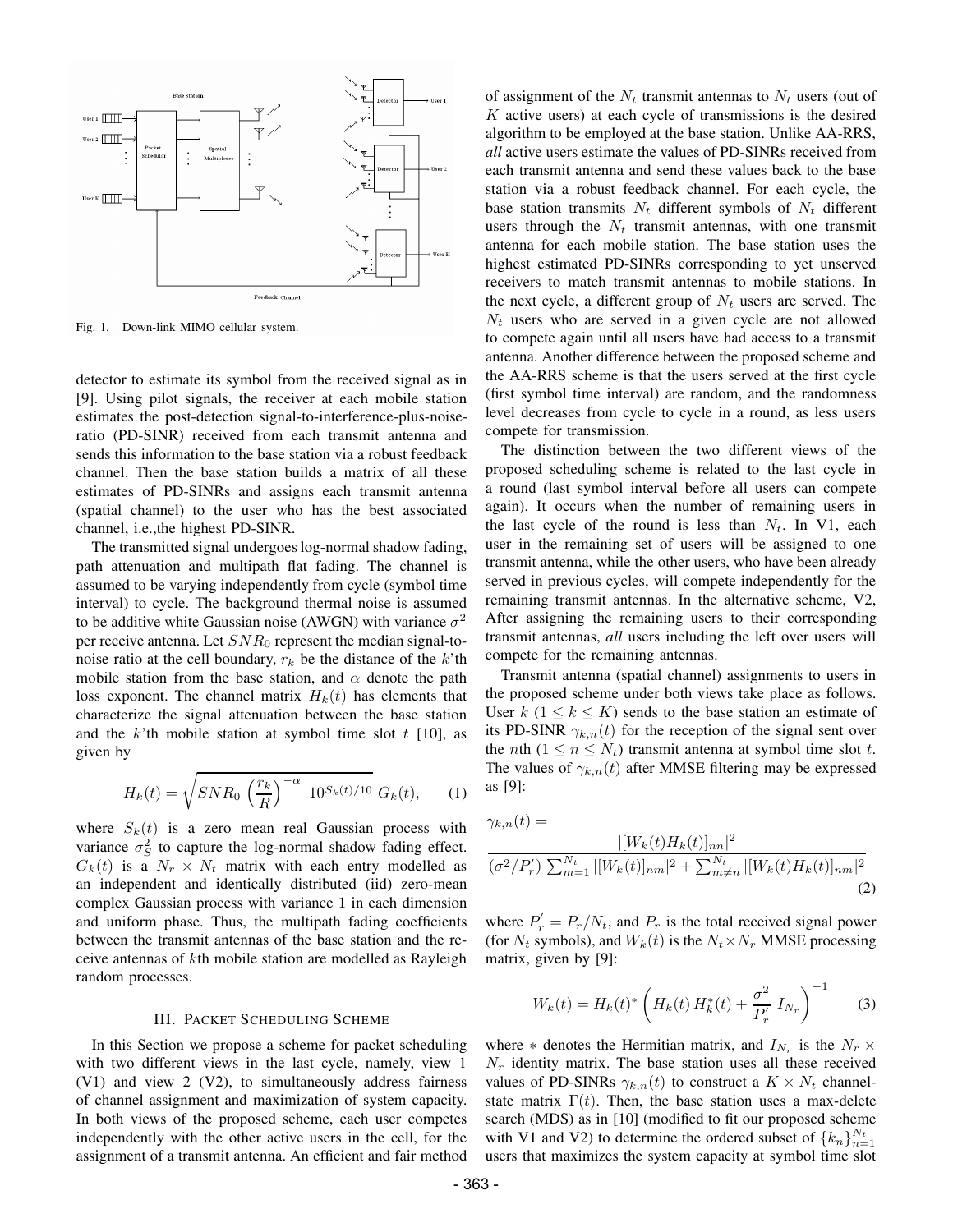*t*, given by [10]:

$$
C_{V1,V2}(t) = \sum_{n=1}^{N_t} \log_2(1 + \gamma_{k_n,n}(t)),
$$
 (4)

where  $k_n$  represents the index of the user assigned to receive data from transmit antenna *n*. The MDS algorithm for users independently competing for the transmit antennas at time slot *t* works as follows: The base station searches for the maximum PD-SINR in  $\Gamma(t)$ . Suppose the maximum is the  $(i, n)$ th entry. Then the *n*th antenna will be assigned to the *j*th user. Then the *n*th antenna and *j*th user are excluded, for the remaining of the round, by zeroing the *n*th column and the *j*th row of  $\Gamma(t)$ . Next, another maximization of PD-SINR in the modified  $\Gamma(t)$  is performed to assign another antenna to another user, and so on until all  $N_t$  transmit antennas are assigned to  $N_t$ users.

The MDS algorithm is used for both views of the proposed scheme as long as the number of antennas for assignment is not less than the number of pending users. In case the number of remaining users in the last cycle is less than  $N_t$ , the views in the last cycle differ as follows: Under V1, assume that the number of remaining users (which equals the number of nonzero rows of  $\Gamma(t)$ ) is  $K_1 < N_t$ . The MDS algorithm is applied to assign  $K_1$  transmit antennas to the  $K_1$  leftover users. Then the original channel-state matrix  $\Gamma(t)$  is modified by zeroing the  $K_1$  rows that correspond to the users already served in the last cycle and the  $K_1$  columns that correspond to the assigned transmit antennas. All the  $K - K_1$  users who were served in earlier cycles compete to use the  $N_t - K_1$ unassigned antennas by applying the MDS algorithm to the newly modified  $\Gamma(t)$  matrix. Alternatively, under V2, the MDS algorithm is initially applied to matrix  $\Gamma(t)$  to assign  $K_1$ transmit antennas to the  $K_1 \, < \, N_t$  leftover users (exactly as in V1). Then, the  $K_1$  columns that correspond to the assigned antennas are zeroed, but *all* rows of the original  $\Gamma(t)$  are retained for completing the antenna assignments. The motivation is to allow all users (including those  $K_1$  just considered) to compete for the remaining  $N_t - K_1$  transmit antennas.

#### IV. SIMULATION RESULTS

Since the system capacity in (4) is a random variable, in this Section, we evaluate the performance of our proposed scheme with V1 and V2 in terms of the expected system capacity, the 10%-outage capacity and the 1%-outage capacity, and compare them with the results of AA-RRS [10]. The expected system capacity is estimated as the system capacity in (4) averaged over  $2 \times 10^4$  channel realizations of (1). The 10%-outage capacity is the value of the system capacity that is exceeded  $90\%$  of the time. Similarly, the 1%-outage capacity is the value of the system capacity that is exceeded 99% of the time. In this paper we consider as an example the same system as in [10], adopting parameters  $N_t = N_r = 4$ , and  $SNR_0 = 10$ dB. The path loss exponent is assumed to be 3*.*7, and the log standard deviation of shadow fading, denoted by  $\sigma_S$ , is 8 dB. Also,  $r_k$  and  $S_k(t)$  in (1) are assumed to vary on the same time-scale as  $G_k(t)$ , to simplify the simulation.

By examining Figs. 2 to 4, a significant increase in system capacity is noticed for the proposed scheme as compared to AA-RRS. The reason is that the proposed scheme takes more advantage of multiuser diversity than AA-RRS, by independently allowing all users to compete for the transmit antennas. Additionally, the proposed scheme is fair in the sense that it maintains a uniform access of system slots given to all users in each round of cycles. Results of the proposed scheme under V1 and V2 are identical when the number of users *K* is a multiple of  $N_t$  (since the number of pending users in the last cycle equals  $N_t$ ). Otherwise, V2 exhibits higher system capacities than V1. The reason is that V2 allows more users to compete for the remaining antennas in the last cycle compared to V1.

Note, proposed scheme (under V1 and V2) and AA-RRS have essentially the same values of expected system capacities when  $K \leq N_t$ . The differences may be more accentuated for some choices of *K* and *Nt*. Consider, for example, the case when  $K = 3$  and  $N_t = 4$ . Here, AA-RRS assigns users periodically in the following groups:  $\{1, 2, 3, 1\}$ ,  $\{1, 2, 3, 2\}$ , and *{*1*,* 2*,* 3*,* 3*}*, where the numbers denote the user indices corresponding to each antenna in three consecutive cycles. Thus, the expected system capacity is the average of the system capacities of these groups. On the other hand, for the proposed scheme with both views, V1 and V2, if fading conditions are varying slowly, there will be only one type of assignment, with the "best" user getting access to an additional antenna, so the system capacity is the largest system capacity of the groups listed above.

One observation on the results depicted in Figs. 2 to 4 is that the system capacity achieved under the proposed scheme with both views V1 and V2 decreases as we go from number of users  $K = 3$  to  $K = 4$ . This may be the due to the approach of assigning the last antenna, in case of  $K = 3$ , 3 users will compete for the last antenna, while for  $K = 4$  only one user is competing for the last antenna.

Moreover, When the number of active users is such that higher number of users are competing for yet unassigned antennas in the last cycle, higher system capacity will be attained as we can see from the figures. This explains the drop in the system capacity as we go from  $K = 7$  to  $K = 8$ .

### V. CONCLUSIONS

In this paper we propose a scheme with two different views in the last cycle for scheduling packets in the forward (direct) link of a MIMO cellular system. Users served at each cycle (symbol time period) are random, and the randomness level decreases progressively from cycle to cycle, until all users are served. Simulation results suggest that the proposed scheme with the two different views in the last cycle, (V1 and V2) yield a noticeable increase in system capacity when compared to AA-RRS [10]. Moreover, a uniform access of system slots given to all users in each round of cycles, by allowing all users to access the channel, regardless of channel conditions.

#### REFERENCES

<sup>[1]</sup> J. H. Winters, "Switched diversity with feedback for DPSK mobile radio systems," *IEEE Trans. on Veh. Tech.,* vol. VT-32, no. 1, pp. 134-150, Feb. 1983.